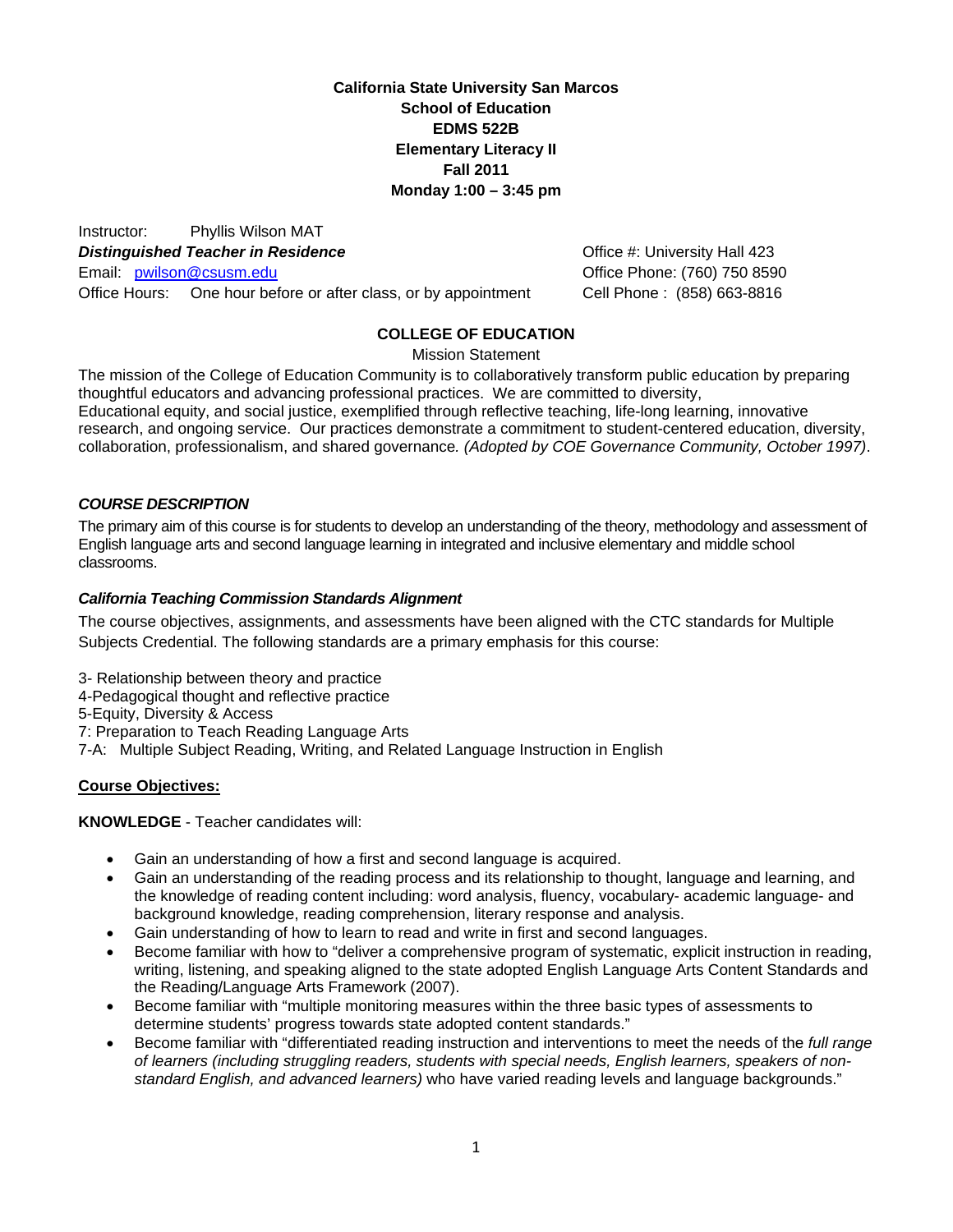**SKILLS** - Teacher candidates will:

- Become sensitive observers of children's language using behaviors.
- "Demonstrate knowledge and ability to utilize multiple monitoring measures within the three basic types of assessments to determine students' progress towards state adopted content standards: entry level assessment for instructional planning, monitoring student progress, post test or summative assessment."
- "Be able to analyze and interpret results [of children's reading and writing behaviors] to plan effective and differentiated instruction and interventions."
- "Demonstrate knowledge of components of effective instructional delivery in reading, writing and listening and speaking."
- Develop the ability to select appropriate materials and instructional strategies to meet the individual needs of students and use "State Board of Education (SBE)-adopted core instructional materials for both instruction and intervention."
- Develop the ability to differentiate literacy instruction in order to provide Universal Access.
- Learn how to organize the classroom for teaching reading and writing to the *full range of learners (including struggling readers, students with special needs, English learners, speakers of non-standard English, and advanced learners)* who have varied reading levels and language backgrounds

#### $\bullet$

#### **ATTITUDES AND VALUES** - Teacher candidates will:

- Develop an appreciation for the natural language abilities children possess for processing and producing print.
- Appreciate the need and value of integrating reading writing into all curricular areas
- Affirm the importance of a rich environment for an effective language arts program.
- Develop a sensitivity to and appreciation for culturally and linguistically diverse learners.
- Develop a sensitivity to and appreciation for the importance of reading and writing for students' own personal and professional growth.
- Develop a respect for each student, his/her abilities and background and the student's right to instruction that meets his/her individual needs

#### **INFUSED COMPETENCIES**

#### **Authorization to Teach English Learners**

This credential program was specifically designed to prepare teachers for the diversity of languages often encountered in California public school classrooms. The authorization to teach English learners is met through the infusion of content and experiences within the credential program, as well as additional coursework. Students successfully completing this program receive a credential with authorization to teach English learners. *(Approved by CCTC in SB 2042, Program Standards, August, '02.)* 

#### **Special Education**

.

Consistent with the intent to offer a seamless teaching credential in the School of Education, this course demonstrates the collaborative infusion of special education competencies reflecting inclusive educational practices.

#### **Technology**

This course infuses technology competencies to prepare candidates to use technology, emphasizing use in both teaching practice and student learning.

#### **All University Writing Requirement**

Writing requirements for this class will be met as described in the assignments. Every course at the university, including this one, must have a writing requirement of at least 2500 words.

#### **STUDENT LEARNING OUTCOMES**

#### **Teacher Performance Expectation (TPE) Competencies**

Teacher Performance Expectations are standards for student teachers. This course is designed to help teachers seeking the Multiple Subjects Credential to develop the skills, knowledge, and attitudes necessary to assist schools and districts implement effective programs for all students. The successful candidate will be able to merge theory and practice in order to realize a comprehensive and extensive educational program for all students.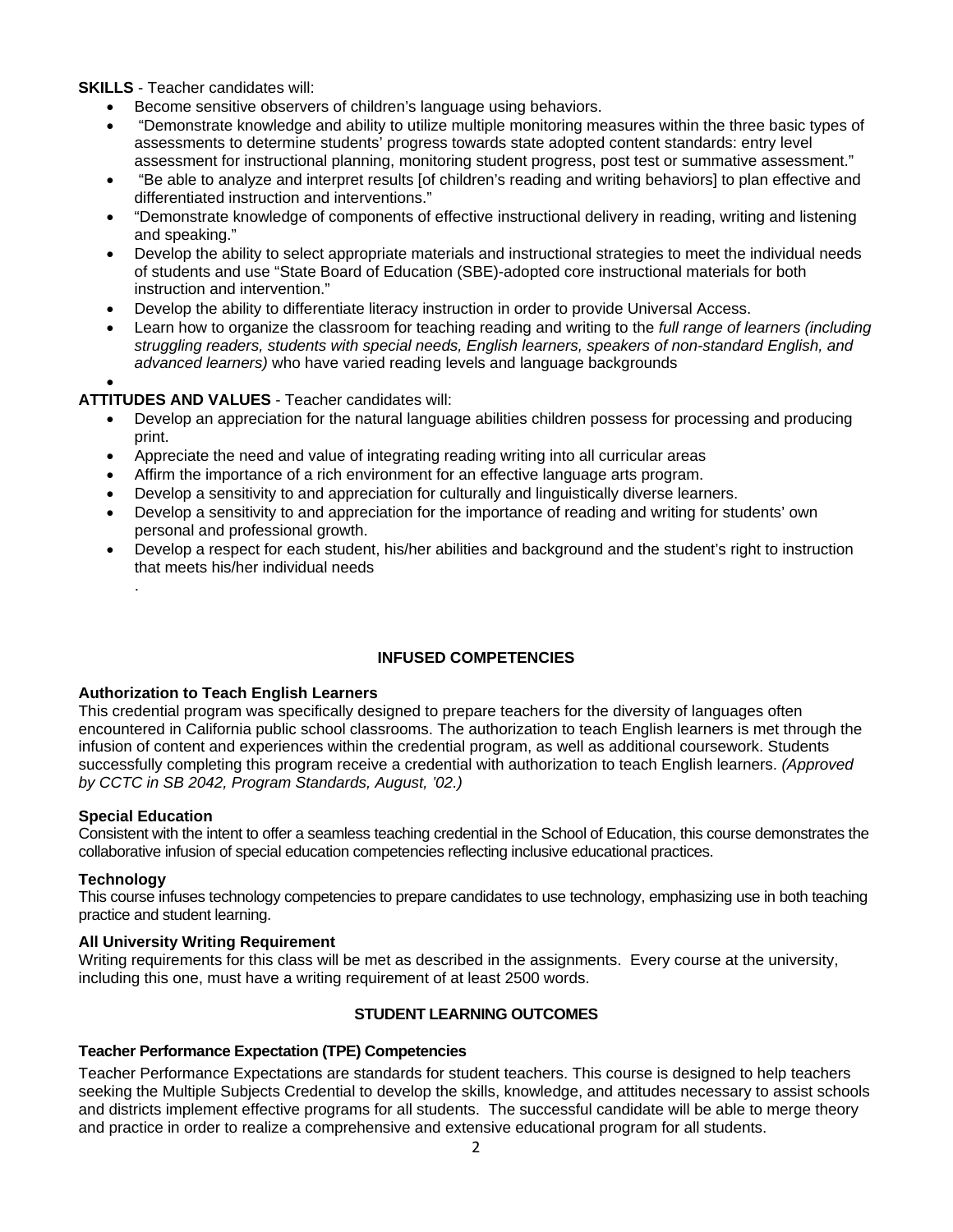#### **California Teacher Performance Assessment (CalTPA)**

Beginning July 1, 2008 all California credential candidates must successfully complete a state-approved system of teacher performance assessment (TPA), embedded in the credential program of preparation. At CSUSM this assessment system is called the CalTPA or TPA for short. To assist your successful completion of the TPA a series of informational seminars are offered over the course of program. TPA related questions and logistical concerns are to be addressed during the seminars. Your attendance to TPA seminars will greatly contribute to your success on the assessment. Additionally, SoE classes use common pedagogical language, lesson plans (lesson designs), and unit plans (unit designs) in order to support and ensure your success on the TPA and more importantly in you credential program. The CalTPA Candidate Handbook, TPA seminar schedule, and other TPA support materials can be found on the SoE website

http://www.csusm.edu/education/CalTPA/ProgramMaterialsTPA.html

#### **Students with Disabilities Requiring Reasonable Accommodations**

Students with disabilities requiring reasonable accommodations must be approved for services by providing appropriate and recent documentation to the Office of Disabled Student Services (DSS). The office is located in Craven Hall 4300, and can be contacted by phone at 760.750.4905 or TTY 760.750.4909. Students authorized by DSS to receive reasonable accommodations should meet with their instructor during office hours or, to ensure confidentiality, in a more private setting.

#### **CSUSM Academic Honesty Policy**

"Students will be expected to adhere to standards of academic honesty and integrity, as outlined in the Student Academic Honesty Policy. All written work and oral presentation assignments must be original work. All ideas or materials borrowed from other sources must have appropriate references to the original sources. Any quoted material should give credit to the source and be punctuated with quotation marks.

Students are responsible for honest completion of their work including examinations. There will be no tolerance for infractions. If you believe there has been an infraction by someone in the class, please bring it to the instructor's attention. The instructor reserves the right to discipline any student for academic dishonesty in accordance with the general rules and regulations of the university. Disciplinary action may include the lowering of grades and/or the assignment of a failing grade for an exam, assignment, or the class as a whole."

Incidents of Academic Dishonesty will be reported to the Dean of Students. Sanctions at the University level may include suspension or expulsion from the University.

#### **Plagiarism**

As an educator, it is expected that each student will do his/her own work, and contribute equally to group projects and processes. Plagiarism or cheating is unacceptable under any circumstances. If you are in doubt about whether your work is paraphrased or plagiarized see the Plagiarism Prevention for Students website http://library.csusm.edu/plagiarism/index.html. If there are questions about academic honesty, please consult the University catalog.

#### **Electronic Communication Protocol**

 colleagues, to faculty members in the School of Education, or to persons within the greater educational community. Electronic correspondence is a part of professional interactions. If you need to contact me, e-mail is often the easiest way to do so at pwilson@csusm.edu. Please be reminded that e-mail and on-line discussions are a very specific form of communication, with their own nuances and etiquette. For instance, electronic messages sent in all upper case (or lower case) letters, major typos, or slang, often communicate more than the sender originally intended. With that said, please be mindful of all e-mail and on-line discussion messages you send to your All electronic messages should be crafted with professionalism and care.

#### **Things to consider:**

- Would I say in person what this electronic message specifically says?
- How could this message be misconstrued?
- Does this message represent my highest self?
- Am I sending this electronic message to avoid a face-to-face conversation?

In addition, if there is ever a concern with an electronic message sent to you, please talk with the author in person in order to correct any confusion.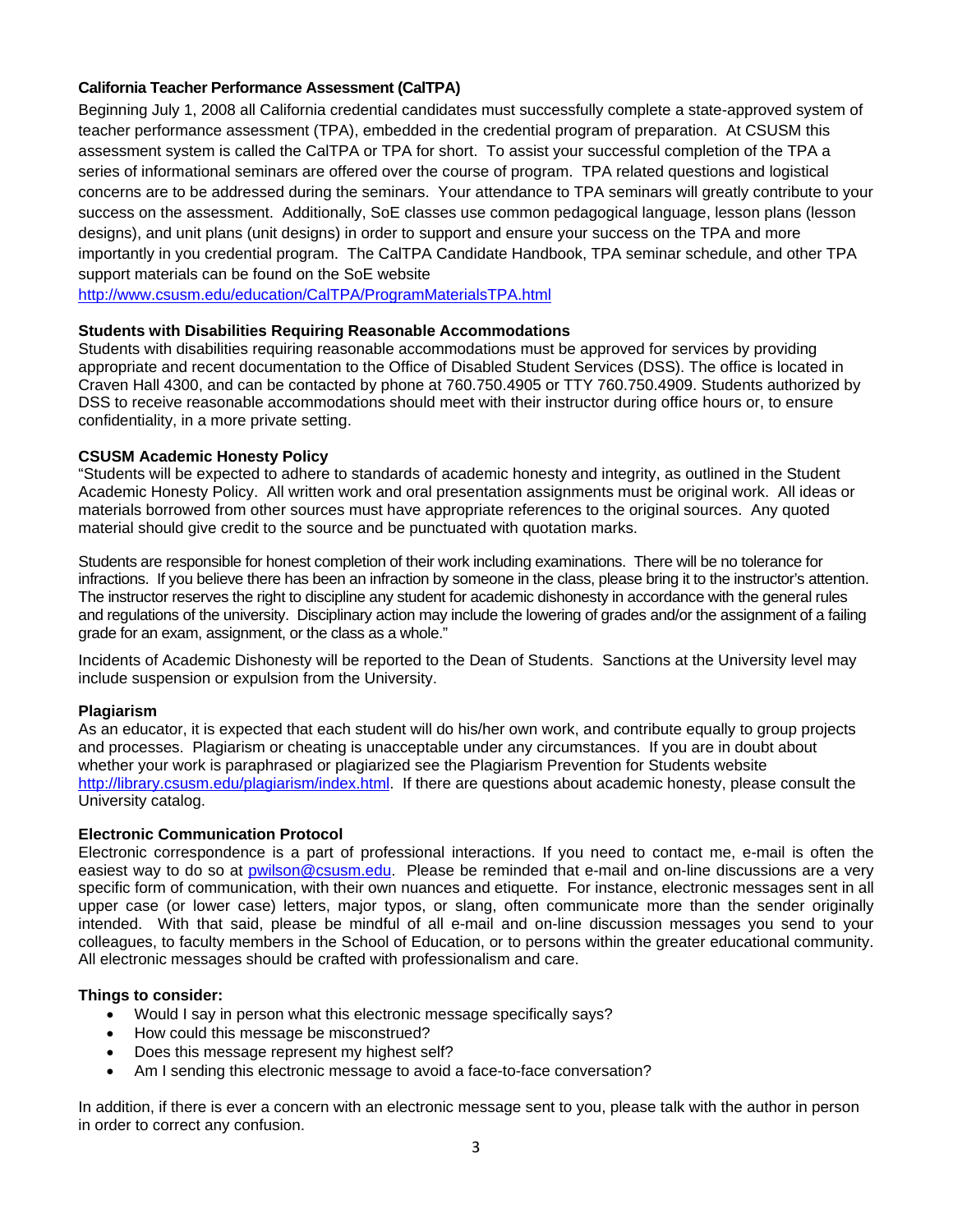#### **Grading Standards (Points)**

In order to earn a teaching credential from the state of California, you must maintain a B average (3.0 GPA) and cannot receive below a C+ in any course in your teacher education program.

| А  | 93-100 | B+ | 87-89 | $C+$ | 77-79 |
|----|--------|----|-------|------|-------|
| А- | 90-92  | в  | 83-86 | C    | 73-76 |
|    |        | в- | 80-82 | $c-$ | 70-72 |

#### **School of Education Attendance Policy**

Due to the dynamic and interactive nature of courses in the School of Education, all students are expected to attend all classes and actively participate. **For this class,** students missing more than one class session cannot earn an A or A-. Students missing more than two class sessions cannot earn a B or B+. Students missing more than three classes cannot earn a C+. Arriving late or leaving early by more than 20 minutes counts as an absence. Notifying the instructor does not constitute an excuse**. All assignments must be turned in on due date even in case of an absence.** 

#### **Required Texts:**

Tompkins, Gail. (2010). Literacy for 21<sup>st</sup> Century: a Balanced Approach ( $5<sup>th</sup>$  Edition)

Johns, Jerry. (any). Basic Reading Inventory (any edition).

Tompkins, Gail. (2008). Teaching Writing: Process and Product.

#### *Choose one (sign up in class before you buy it):*

Clements, A. *No Talking*  Riordan, R. *The Lightning Thief*  Babbitt, N. *Tuck Everlasting*  Avi, *Secret School*  Anderson, L *Fever* 

#### **Optional Texts:**

Zarrillo, James. Ready for RICA: A Test Prep Guide (highly recommended)

Alice Quiocho & Sharon Ulanoff . (2009). Differentiated Literacy Instruction for English Language Learners. www.allynbaconmerrill.com ISBN-13: 978-0-13-118000-0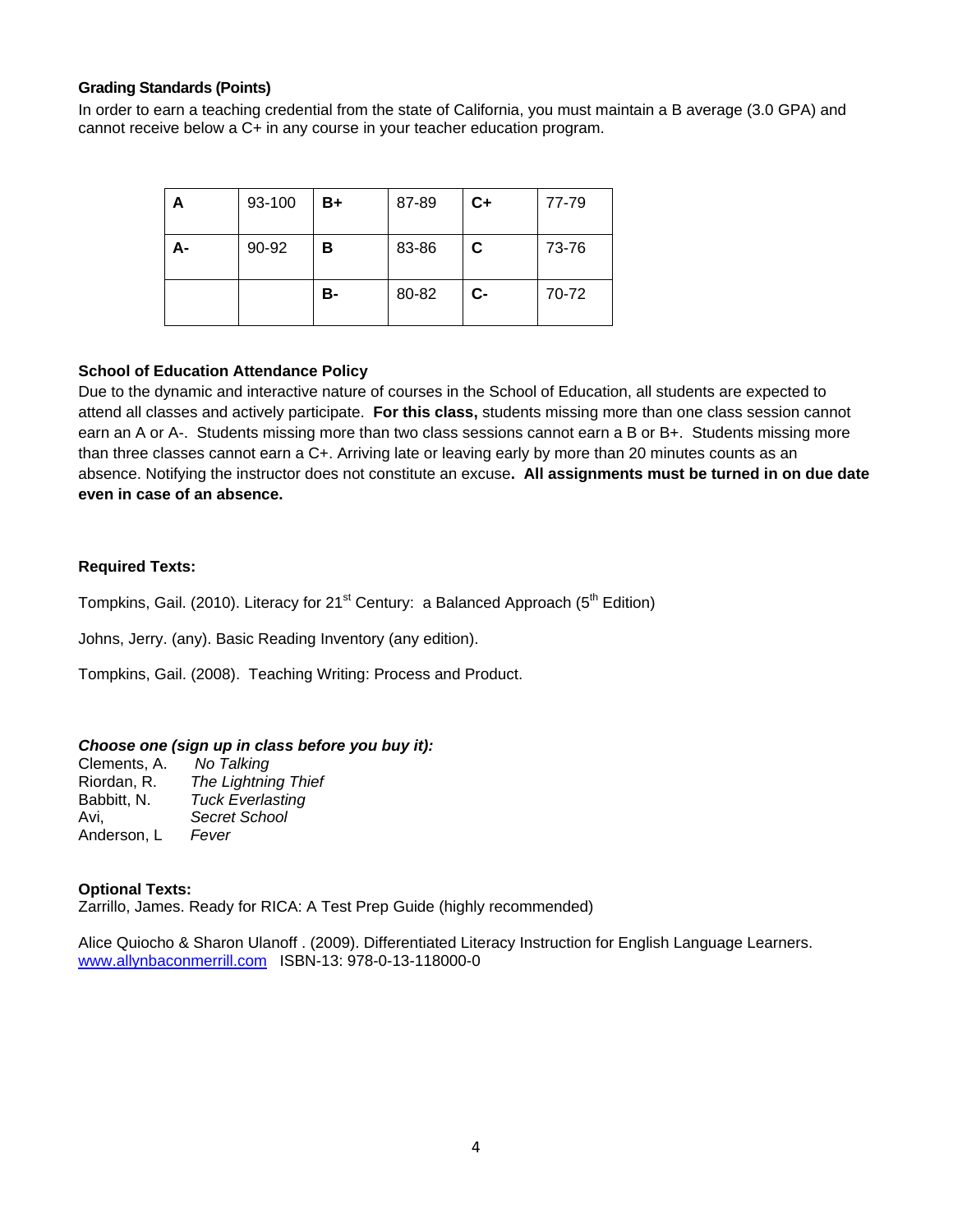#### **ASSIGNMENTS**

Students are expected to demonstrate competency in the use of various forms of technology (i.e. word processing, electronic mail, Moodle, use of the Internet, and/or multimedia presentations). Specific requirements for course assignments with regard to technology are at the discretion of the instructor. Keep a digital copy of all assignments for use in your teaching portfolio. Assignments are to be turned in on the due date**, no exceptions**. Proofread and edit word-processed assignments prior to submission. Hand-written work is not accepted. Assignments are written in Times, size12 font, and are double-spaced. Ensure the text is error-free (grammar, spelling), and ideas are logically and concisely presented. All citations, where appropriate, use American Psychological Association (APA) format.

| <b>Assignment</b>                                           | <b>Points</b><br><b>Possible</b> |
|-------------------------------------------------------------|----------------------------------|
| Field Observations (x 4)                                    | 25                               |
| Literacy Lesson Plan<br>Focus: Using writing in mathematics | 30                               |
| <b>Literacy Case Study</b>                                  | 35                               |
| Journal                                                     | 10                               |
| <b>Total Points</b>                                         | 100                              |

#### **FIELD OBSERVATIONS 25 Points**

In both the Literacy courses (EDMS 521 and EDMS 522), you will study topics in literacy instruction related to RICA domains. Find the list of RICA domains in the table below.

| <b>RICA DOMAINS COVERED</b>                                  |  |  |  |  |
|--------------------------------------------------------------|--|--|--|--|
| Embedded in each area: Assessment, Universal                 |  |  |  |  |
| Access/Differentiated Instruction, Oral Language and Writing |  |  |  |  |
| Domain 1:                                                    |  |  |  |  |
| "Planning Reading Instruction based on Assessment"           |  |  |  |  |
| Domain 2:                                                    |  |  |  |  |
| "Word Analysis"                                              |  |  |  |  |
| Domain 3:                                                    |  |  |  |  |
| "Fluency"                                                    |  |  |  |  |
| Domain 4:                                                    |  |  |  |  |
| "Vocabulary, Academic Language, and Background Knowledge"    |  |  |  |  |
| Domain 5:                                                    |  |  |  |  |
| "Comprehension"                                              |  |  |  |  |

#### **Task Requirements**

- You will conduct 4 observations of reading instruction in any content area from any of the RICA domains for your Field Observations.
- To complete the 4 Field Observations you observe a teacher while she/he is teaching a reading/language arts lesson. You will need to identify the RICA topic(s) that was being taught.
- You will submit your observations on the Field Observation form. Your observations should be written on the left hand side of the Field Observation form.
	- o **Your observations are not judgmental but only state what you observed the teacher doing during the lesson**.
- Your reflections should be written on the right hand side of the form.
	- You should reflect on what you learned from this lesson about teaching this area of literacy.
		- o **Your analysis is essential for this section**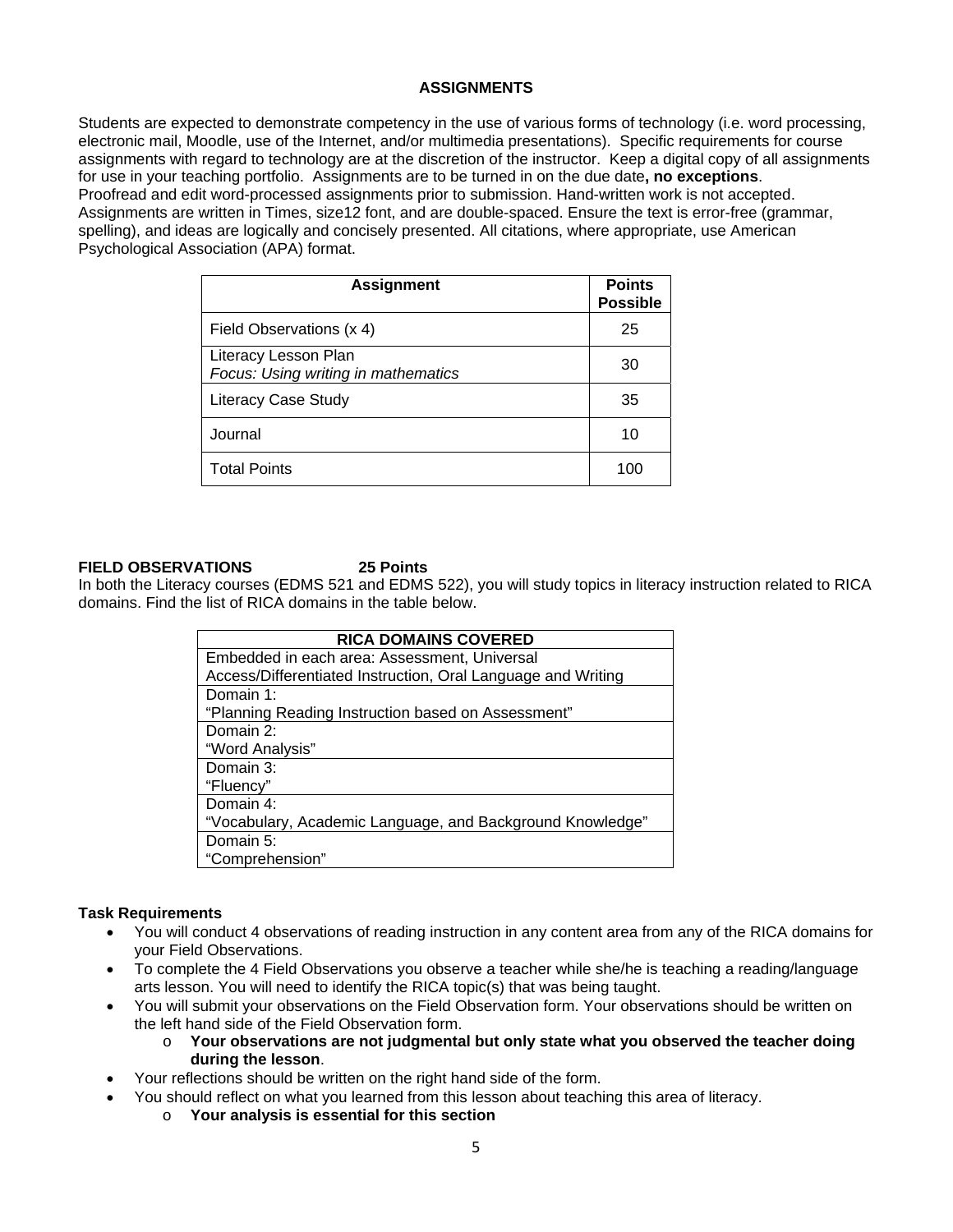Below is an example of a completed observation form. Replicate the Field Observation form on your computer. Completed forms should be no longer than one full page. Please compile all 4 forms into one document file, one after the other, and submit them as one document.

#### **Literacy Topic:** Phonemic Awareness **Date:** 9/17/11 **Grade Level: Kindergarten <b>Additional Descriptors:** SEI class Activity: **Activity: Activity: Reflective Notes to Myself** Teacher taught /B/ sound using picture cards and the pocket chart. The students sat together on the carpet as a whole group. The teacher asked the students to help him place the picture cards that represented words starting with /B/ in the pocket chart. The teacher also used some words that were Spanish-English cognates, (ball/bola). Some pictures represented words starting with other letter sounds and so the students had to decide which ones did and which ones did not go in the pocket chart. The teacher then had them look for word cards that matched with the /B/ picture cards. Then, the teacher had the students work at their tables sorting small objects that did begin with /B/ into one column on their worksheet and items that did not begin While observing this lesson, I realized that the teacher was teaching the RICA content area of phonemic awareness. I learned that phonemic awareness can be taught directly and effectively in a whole group when the teacher uses interactive activities like this sorting activity. In this lesson, I noticed that the children were engaged in identifying the /B/ sound. I think that they enjoyed making the matches between /B/ and the picture cards. When I saw the teacher making use of cognates to support ELLs, I realized how doable that is. I learned that sorting activities are an effective way to get children engaged actively in their learning. The teacher also began making connections between the sounds, the pictures and the words. I think that

### **FIELD OBSERVATION FORM SAMPLE**

#### **LITERACY CASE STUDY 35 Points**

with /B/ into the other column.

- The Literacy Case Study is described in detail in the Literacy Case Study Handbook provided on my Moodle site.
- Conduct a literacy assessment with one child who is a reader,
- Analyze, and interpret the resulting data and describe the child's strengths and needs in reading.
- Develop recommendations in the form of specific instructional strategies that support the child's progress in reading.

the next step for them is learning the letter "B".

- The case study child **must** already be reading.
- It is recommended that s/he be in the upper elementary grades and be reading below his/her current grade level.
- The completed assessment forms are placed in an appendix that is handed in to the professor in a hard copy format.
- A parent permission (consent) form must be included in the appendix.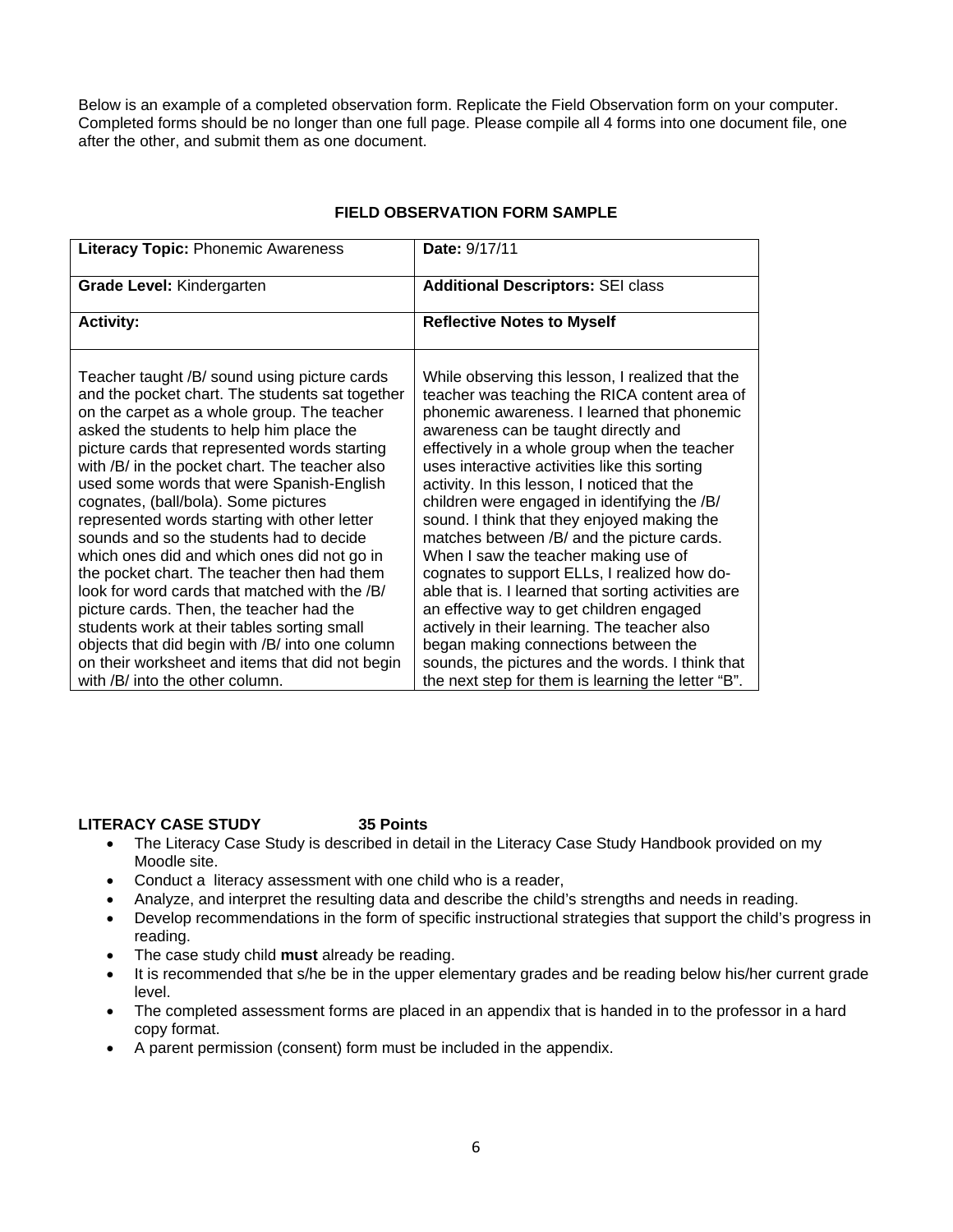### **LITERACY LESSON PLAN 30 Points**

#### **Task Requirements:**

- Write one lesson plan for both your math methods course (EDMS 543B) and your literacy methods course (EDMS 522B).
- Integrate math and writing into one lesson.
- Use the lesson design format that you learned in EDMS 511b,
- Work with one other person (preferably someone in the same grade level for the practicum experience),
- Turn the same lesson plan in for both classes. (522B and 543B)

Use the questions below **to guide your thinking** as you write the lesson plan.

- CA Content Standard(s), learning objectives, and assessments (all must be connected)
- Into
	- $\circ$  Describe what you will do prior to teaching the lesson to connect to students' prior knowledge and to engage them in the topic. Describe instructional strategies and student activities.
- **Through** 
	- $\circ$  Write a detailed instructional plan of what you will do when teaching the reading lesson.
		- What will you do for each of the following steps of instruction?
			- Modeled instruction: ("I do")
				- $\triangleright$  Describe Instructional Strategies
				- **▶ Describe Student Activities**
				- Shared instruction: ("We do")
					- $\triangleright$  Describe Instructional Strategies
					- ▶ Describe Student Activities
			- Guided instruction ("You do")
				- **Describe Instructional Strategies**
				- ▶ Describe Student Activities
- Beyond
	- $\circ$  Write a paragraph that describes how you want students to apply what you have taught them to do in this lesson.
	- o How will you reinforce and review the key concepts and skills of this lesson?

## **JOURNAL 10 Points**

- You will engage in an ongoing discussion with your professor and your classmates about the readings and how they connect to our in-class discussions as well as your field experiences.
- Keep a spiral notebook or composition book dedicated to this journal.
- You will read each week's readings and respond to them in the journal.
	- o You may focus on one theme you notice or a question you have.
		- o Or you may respond with your overall thinking on the topic.
- Bring your journal to class each week because we will share the journals with each other and respond to each other's writing.
- More details will be shared in class.